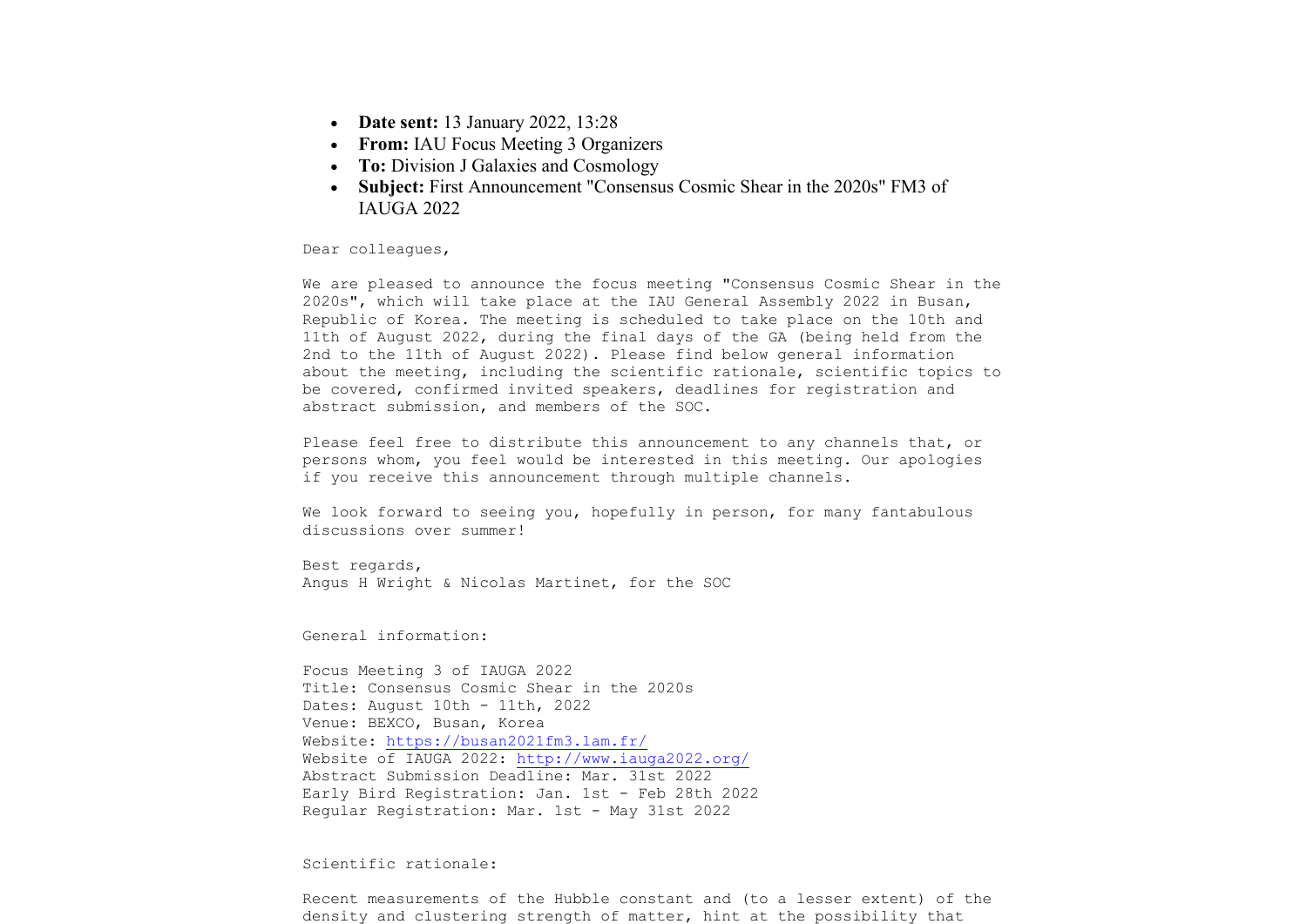science operation and the launch of Euclid both in 2023, the IAU General Assembly 2022 is an extremely timely opportunity to address these questions. The aim of this focus meeting is therefore to bring together experts from the ongoing and future lensing surveys, thereby fostering collaboration between traditionally competitive teams, in order to build a consensus regarding cosmic shear methodologies, and identify the key systematics and cosmological models that will need to be tested in the 2020's

Topics to be covered:

- Calibration of the redshift distribution
- Current weak lensing surveys
- Weak-lensing systematics
- Non-standard lensing probes
- Tensions in cosmology
- Modelling extensions to LCDM
- Future weak-lensing analyses

Confirmed invited speakers:

- Alexandra Amon (Cambridge, UK)
- Marika Asgari (Hull, UK)
- Matteo Cataneo (Bonn, Germany)
- Tamara Davis (Queensland, Australia)
- Hendrik Hildebrandt (Bochum, Germany)
- Chris Hirata (Ohio State Univ., USA)
- Renee Hlozek (Dunlap Institute, Canada)
- Tomasz Kacprzak (ETH Zürich, Switzerland)
- Francois Lanusse (CEA, France)
- Jia Liu (Kavli IPMU, Japan)
- Hironao Miyatake (KMI, Japan)
- Sherry Suyu (MPIA Garching, Germany)
- Jun Zhang (Shanghai Jiao Tong Univ., China)

Registration and Abstract Submission Deadlines:

Abstract Submission Deadline: Mar. 31st 2022 Early Bird Registration: Jan. 1st - Feb 28th 2022 Regular Registration: Mar. 1st - May 31st 2022

At this moment, the IAUGA 2022 is planned to be in "hybrid" format. Speakers will be encouraged to present their talks "in-person". A few talks may present remotely, pending approval of SOC/LOC.

Registration can be performed from now on at the website of IAUGA 2022. Further important dates can be found in the website. In Submission Guideline under the Abstract tab, details for In-person Registrants and